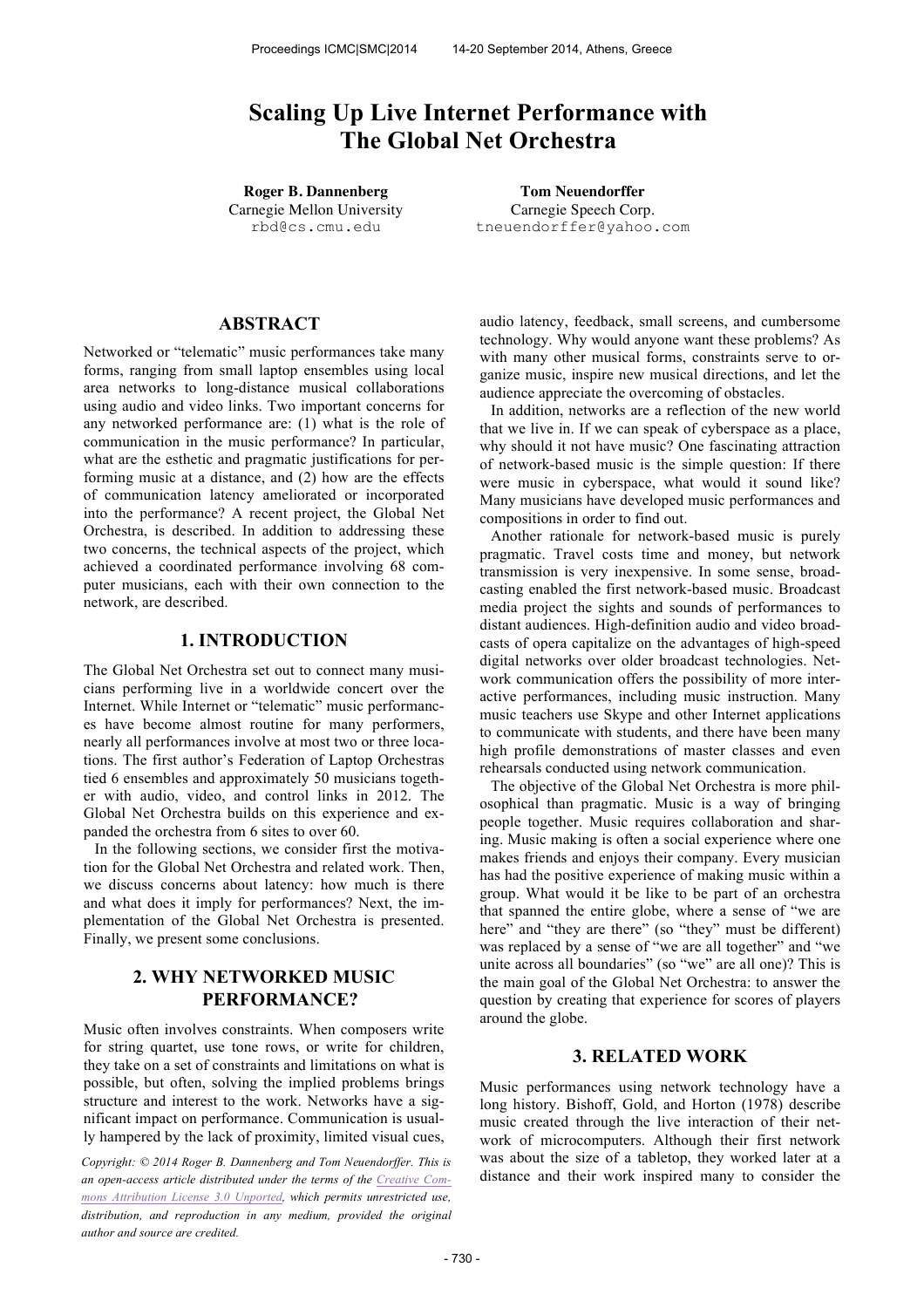implications of networks for music performance [7], [19]. Artists explored applications of telecommunications in the 1980's using available technologies such as telephones and slow-scan video [11]. Sawchuck, et al. describe a number of early Internet music experiments and performances [16].

While researchers explored the limits of latency and bandwidth using a variety of technologies, commercial recording studios, especially those with large budgets, were quick to adopt digital networks to allow studio musicians to record tracks at a distance. For example, Robjohns describes remote recording supported by ISDN as an already well-established practice in 1999 [15].

Laptop orchestras [17] frequently use networking to coordinate players, although usually in the confines of a single stage. The first author's Federation of Laptop Orchestras [4] linked multiple laptop orchestras and acoustic instrumentalists for a live performance. Oliveros et al. [14] and Mills and Beilharz [13] describe a number of Internet music performances.

Networked applications based on constructing shared loops include TransJam [2] and Daisyphone [1], which allow people on the Internet to edit and perform a shared loop of music in quasi-real time, and JamSpace [8], which supports many users on a local area network (LAN). Weinberg, et al.'s *Beatbug Network* was not spatially distributed but explored synchronized networked music interaction [18]. Miletto, et al. describe a system for more asynchronous networked interaction and compare a number of networked music environments [12].

# **4. THE LATENCY QUESTION**

Latency is inherent in communication. While we often imagine a conventional acoustic performance to be free of any latency issues, the speed of sound is a limiting factor for coordination and synchronization in larger ensembles such as orchestras. As it takes sound roughly 1 ms to travel 1 foot (about 3 ms/m), musicians commonly deal with delays of 50 ms or more. The speed of light in fiber is about 200,000 km/s, so a round-trip across the United States is about 50 ms. Routers, repeaters, packetswitching, and the actual length of cable add to this figure, so for example, an actual round-trip from Carnegie Mellon University (eastern United States) to Stanford University (western United States), measured using the Unix *ping* command is 86 ms.

The Global Network Orchestra extends worldwide, so latencies are even greater. The website startping.com (no longer in operation) conveniently posts round trip times from many locations. Some interesting minimum roundtrip times (in ms) from Pittsburgh, measured in February, 2014, include: 8 (Detroit), 81 (London), 142 (Helsinki), 176 (Santiago), 259 (Melbourne), 274 (Malaysia), 280 (New Delhi), 286 (Hanoi), and 530 (Hangzhou, China, with a 30% packet loss rate). To these times, one might need to add up to 100ms for local routing and cable or DSL modem delays to get to a home. For example, Verizon's lowest cost DSL service plan in Pittsburgh has a 90 ms round trip time to Carnegie Mellon University, also in Pittsburgh.

These times are between two points, but it may not be practical to have a complete peer-to-peer organization where every performer connects to every other performer. The simplest configuration, and the one adopted by the Global Net Orchestra, is a star or hub-and-spoke arrangement (see Figure 1). Every performer sends to a server, and the server distributes information back to every performer. In that configuration, the best-case latency between two points is the mean of the sum of round trip times from those points to the server. For example, the latency from London to Detroit through a server at Carnegie Mellon University should be half the round-trip times from London to Pittsburgh and from Pittsburgh to Detroit, or  $(81 + 8) / 2 = 44.5$  ms.



**Figure 1.** Network configuration of the Global Net Orchestra. Players locate the Server by contacting the GlobalNetOrchestra.org website. During the performance, players communicate only with the Server.

Given these potentially long latencies, one can expect a significant impact on music making. Good analogies are a crowd singing or chanting in a large hall or a marching band spread across an entire football field. There, the speed-of-sound issues impose delays in the same range of 200 to 400 ms.

Our ideas borrow from the experience of other projects that have found ways of dealing with latency. For the Global Net Orchestra, we implemented and used 3 different techniques.

#### **4.1 Perform with Latency**

The first approach is to simply do the best one can. For example, if even conventional music is played slowly enough, the asynchrony of different parts and voices can be tolerable. In the Global Net Orchestra, we can "conduct" performances with scrolling scores that at least avoid the tendency to slow down when one hears other parts with significant delays.

#### **4.2 Emphasize Texture over Rhythm**

A second approach is to emphasize music based on texture and gestures, where rhythm and synchronization are not so important. In the Global Net Orchestra, following experience with the Federation of Laptop Orchestras, we use a "guided improvisation" approach inspired by Anthony Braxton [10]. Players are given graphical images depicting "Musical Languages" that specify styles or sonic textures. A conductor selects these images for different subgroups of the orchestra and the images are displayed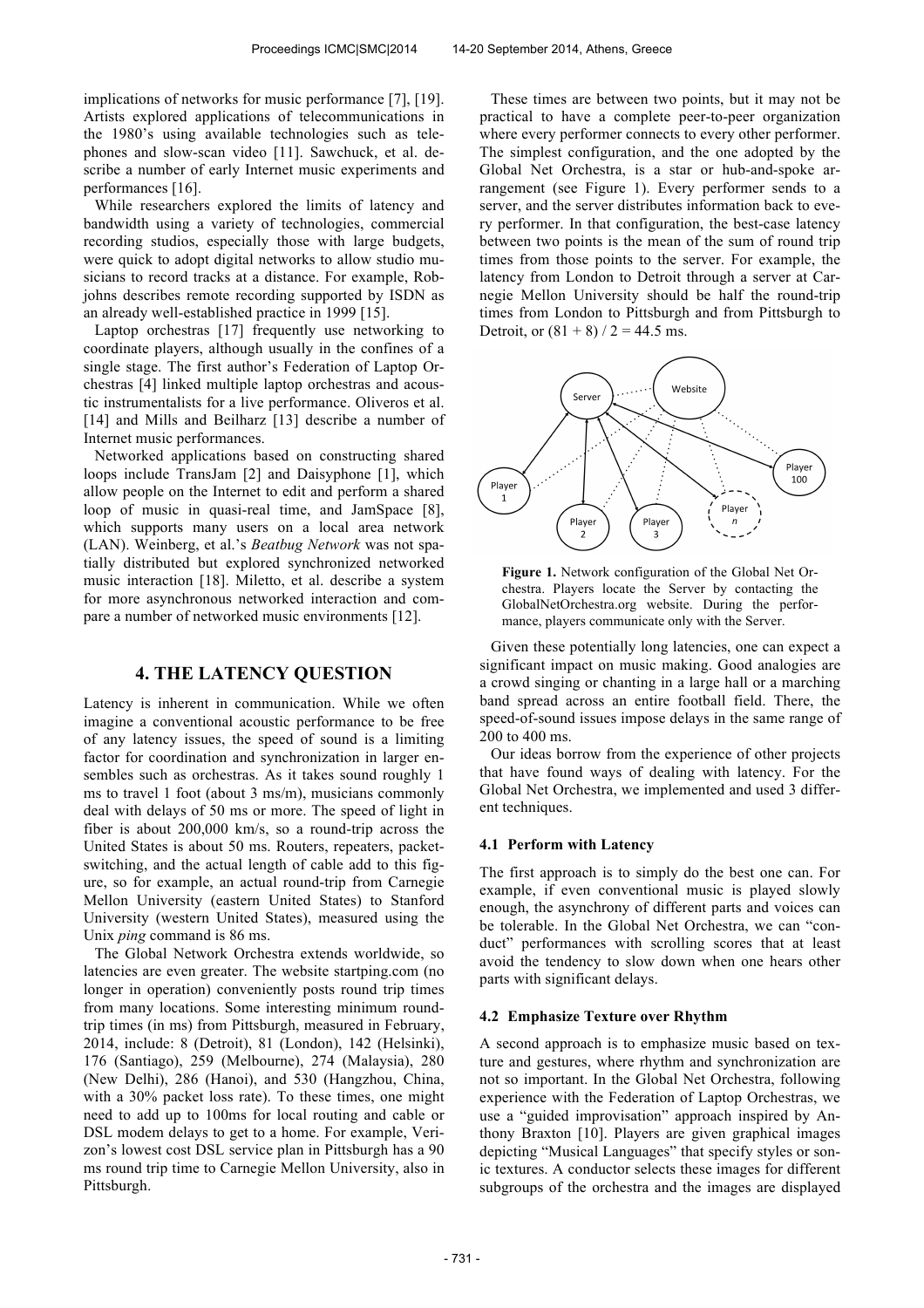on the players' laptop screen. In addition, the conductor can give cues for other attributes such as intensity, time points (for certain textures), and pitch (high, medium, low). Some images are shown in Figure 2.



**Figure 2.** Selected images describing "Musical Languages" that convey playing styles or textures to players.

#### **4.3 Cyclical Music with Accurate, One-Period Delays**

A third possibility is to delay everything so that performance information can be delivered to all sites and played synchronously. That allows every performer to hear the same timings and synchronization as every other performer, but the drawback is that every performer experiences at least the worst-case latency applied to everything. Delaying everything by, say, 1 second would make performing *very* difficult, but an interesting possibility is to delay by an entire cycle in a cyclical structure [6]. For example, if everyone plays 12-bar blues, and everyone's performance is delayed exactly 12 bars, the performances will line up perfectly on beats, measures, and chord structures, even though the performed notes will not be heard until 12 measures after they are played.

Inspired by drum circles, we implemented this idea with shorter cycles of 4-measure riffs. To be precise, the delay was 16 beats at 100 beats per minute, or 9.6 s. Beats were displayed visually, scrolling scores were used to tell players what to play when not improvising, and a drummer played a beat (also delayed precisely 9.6 s) to help with synchronization. Software allowed performers to request to play a 16-beat solo, and when cued to do so, the soloist's sound was boosted in volume to feature the solo above the background riffs.

#### **4.4 Latency Compensation with Time-Advanced Scores**

A fourth possibility (not implemented yet) is to estimate the network latency from the performer to the server and advance the scrolling score by that amount of time. If every performer follows the locally time-advanced scores, then all performance data will reach the server synchronously and the merged stream of performance data will be synchronized. There will be additional varying delays sending this data back to the performers, so the "full performance" will occur at slightly different times based on the distance from the server, but each player will hear a synchronized performance.

We believe in this scenario it will be best if the local performance is delayed by the round trip time; otherwise, the performer's part will be heard well ahead of the rest of the orchestra. In the present implementation, data from each performer (note-on, note-off, velocity, etc.) is of course available locally, but it also appears in the data stream from the server. Either the immediate local data or the server stream data can be selected to play the performer's "voice." In this scenario, simply selecting the server stream as the control source for the performer's voice will accomplish the desired delay.

# **5. NETWORK IMPLEMENTATION**

The Global Net Orchestra transmits control information rather than audio between players. Although audio transmission is technically possible, our experience with audio in the earlier Federation of Laptop Orchestras project indicated that scaling up audio from 6 sites to 100 or more would be a great challenge, particularly because there simply are not hundreds of musicians with access to high speed, low latency Internet connections, and even when sites are available, networks are usually not configured to allow sustained high bandwidth, so considerable technical support and cooperation are required to establish reliable communication.

A large-scale peer-to-peer audio network is possible as shown in Figure 3. Each "interior" node has 4 (or more generally, *n*) input/output ports. Each port outputs the sum of the inputs to the other ports. There are also "edge" nodes that represent either a local audio device or network connection that simply transmits/receives audio to/from a remote computer. It can be shown that, in any acyclic connected graph consisting of these nodes, each audio output will consist of the sum of all other audio inputs to the graph. There are no "hot spots," and the maximum path length in terms of edges grows only logarithmically with the size of the network. This is in some sense an ideal configuration for very large networks, and we hope to pursue this idea in the future.



**Figure 3.** Peer-to-peer audio distribution network with bounded bandwidth requirements at any given node.

Our alternative (Figure 1) has a "hot spot" in the form of the server, but we cope with the potential bandwidth problem by sending only the state of the musicians' performances, described as the current pitch and velocity (loudness). Assuming 100 players, this gives us 200 bytes of data per musician. Transmitting 20 updates per second, we get 4000 bytes per second, or 32 kbps *download* bandwidth from our server to each player, and 3.2 mbps outgoing bandwidth from the server. The *upload* bandwidth to the server is much less because only the local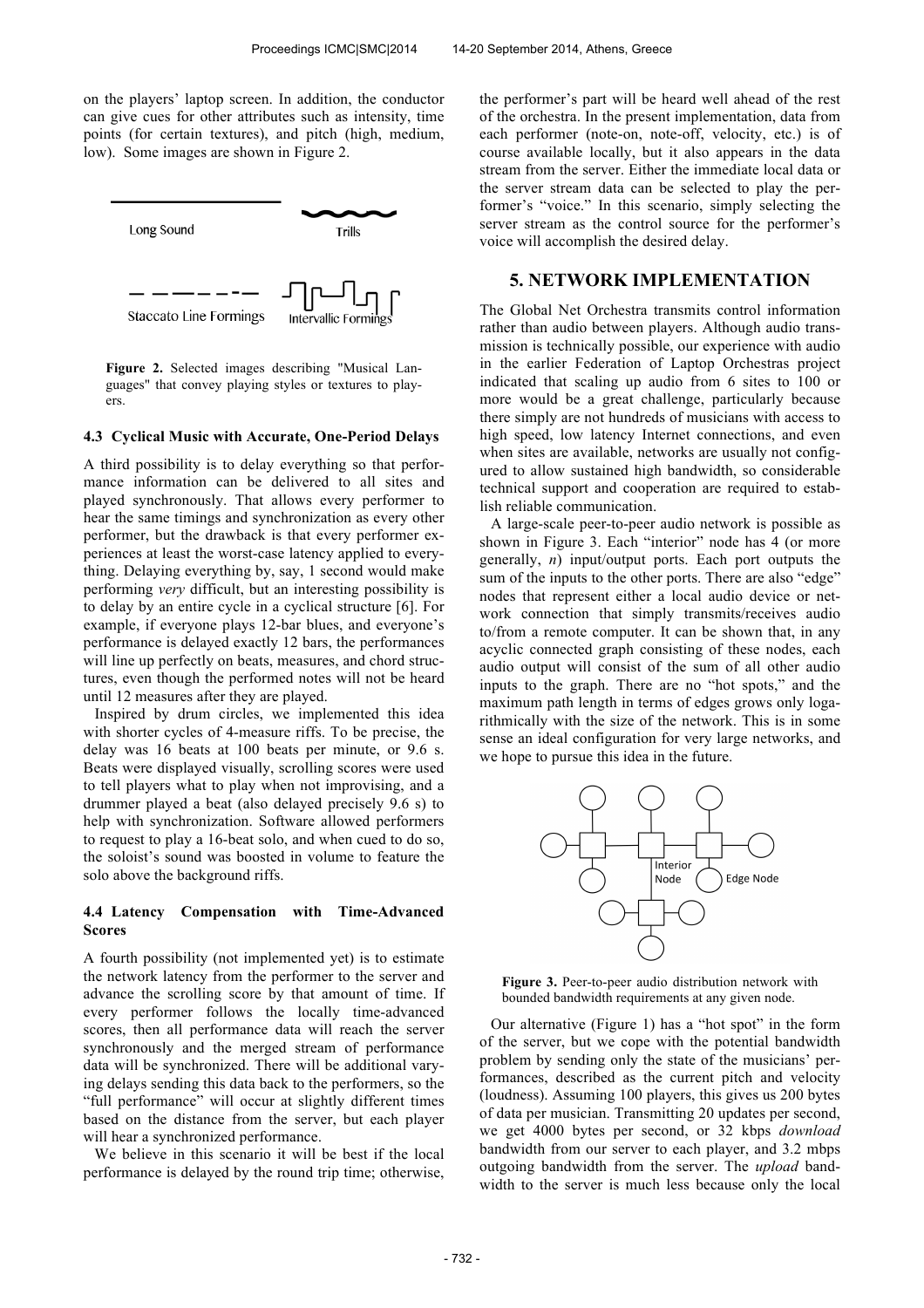state (pitch, velocity, and some network monitoring information) needs to be transmitted to the server from each musician.

A complex part of the implementation is the network communication system. Unlike audio, where lost packets are annoying but ephemeral, a lost packet with a note-off command or a "start the performance now" command could be disastrous. We use a combination of "stateless" message protocols, redundant transmission (forward error correction), and reliable protocols (with retransmission).

#### **5.1 Stateful and Stateless Protocols**

"Stateful" protocols rely on memory of past transmissions at the sender and receiver. Often this reduces duplication and increases efficiency, but duplicated or lost messages can have a lasting effect on the receiver. For example, it might be efficient for the server to send only changes (note-on and note-off messages) to the players, but then it becomes critical to ensure that all messages are delivered reliably. This, in turn, can impose extra latency for retransmission of lost packets, and this is undesirable for music performances.

In contrast, our primary protocol is a "stateless" one. In our case, we continuously retransmit the *entire* state of the performance, that is, every note that is sounding. If a message is lost, or even if the client restarts, the client will quickly obtain a correct and consistent state as soon as it receives the next message.

#### **5.2 Redundant Transmission**

In our system, we transmit the state every 50 ms. If a packet is lost, rather than asking for a retransmission, the client simply waits for the next packet and should recover in 50 ms, a much faster recovery time than retransmission could provide. A further advantage of this approach (which is built upon the UDP protocol) is that UDP packets are not subject to flow control. If there is contention between our 50 ms packets and, say, a file transfer, both will lose some packets, but the file transfer (based on TCP) will back off to provide more bandwidth for our application. (TCP interprets lost packets as a sign of network congestion and reacts by reducing the transmission rate, but UDP has no flow control.)

A drawback of this approach is that musical events have to wait an average of half the transmission period of 50 ms before the next packet is transmitted. This would be an unacceptable delay for most music, but given the Internet delays ranging into hundreds of ms, an added delay and jitter of 25 ms seems acceptable.

Originally, we intended to apply this stateless idea to all information exchanged with clients, but there are some cases where this is difficult. A good example is when one wants to send a chat message for display to all the players. How much data should be sent? Do we send the entire chat history every second or two? Can we get by with sending a few copies with sequence numbers to detect duplication? Already, this is getting complicated, so we added additional reliable connections.

#### **5.3 Reliable Protocols**

In addition to the low-latency Global Net Orchestra protocols based on UDP, we employ the ZeroMQ library [9], which is based on TCP and provides reliable delivery of messages. ZeroMQ messages are used for (1) chat messages so that users can send short text messages to each other, (2) voice messages from the conductor to all players (these are short announcements transmitted in their entirety before playback so as not to require real-time streaming or high bandwidth), and (3) sending exact start times for performances, some of which are directed by synchronized scrolling scores. ZeroMQ implements a "publish-subscribe" system that makes it particularly easy for the server to broadcast data reliably to all clients.

### **5.4 Clock Synchronization**

Some of the orchestra pieces are "conducted" by a scrolling score (described below), so it is important that scores all be synchronized. This is accomplished in two steps. First, we synchronize clocks with a clock synchronization protocol. Second, we announce the exact starting time of each piece well in advance to eliminate any problems with network latency.

Clock synchronization is accomplished by having the server occasionally reply immediately to a client packet with the current (server) time. Clients remember when each message is sent so that when a reply is received, the client can compute the round-trip time and estimate the offset between the client and server clocks. To prevent large errors from dropped or delayed packets, every client gets a reply every 5 s, and every 50 s, the best round trip time is used to adjust the local clock.

### **5.5 Network Address Translation and OSC**

Network Address Translation, or NAT, is a technique where network packet addresses are mapped from one address space to another as they pass through routers. NAT is commonly used by network service providers because it allows all devices in a home to access the Internet by sharing a single IP address. Normally, this means that UDP packets – commonly used for Open Sound Control [20] – cannot be delivered to a home network because there is no way to address the desired host computer.

Global Net Orchestra clients solve this problem by attaching a reply address to UDP packets. The reply address is translated by NAT, providing the server with an IP address that can be used to return UDP packets to the sender. Typically, Open Sound Control libraries are not set up for bi-directional communication and do not set reply ports or allow for the sending of replies. We created a new implementation of OSC within Serpent to support bi-directional communication where a client is using NAT and the server has a known IP address.

Not all routers and NAT protocols are the same. We found a few cases where our reply packets (server to performer) were blocked. These problems could only be solved by switching to another location and another network. Nevertheless, we were pleased to find a simple way that almost always gets OSC packets through NAT.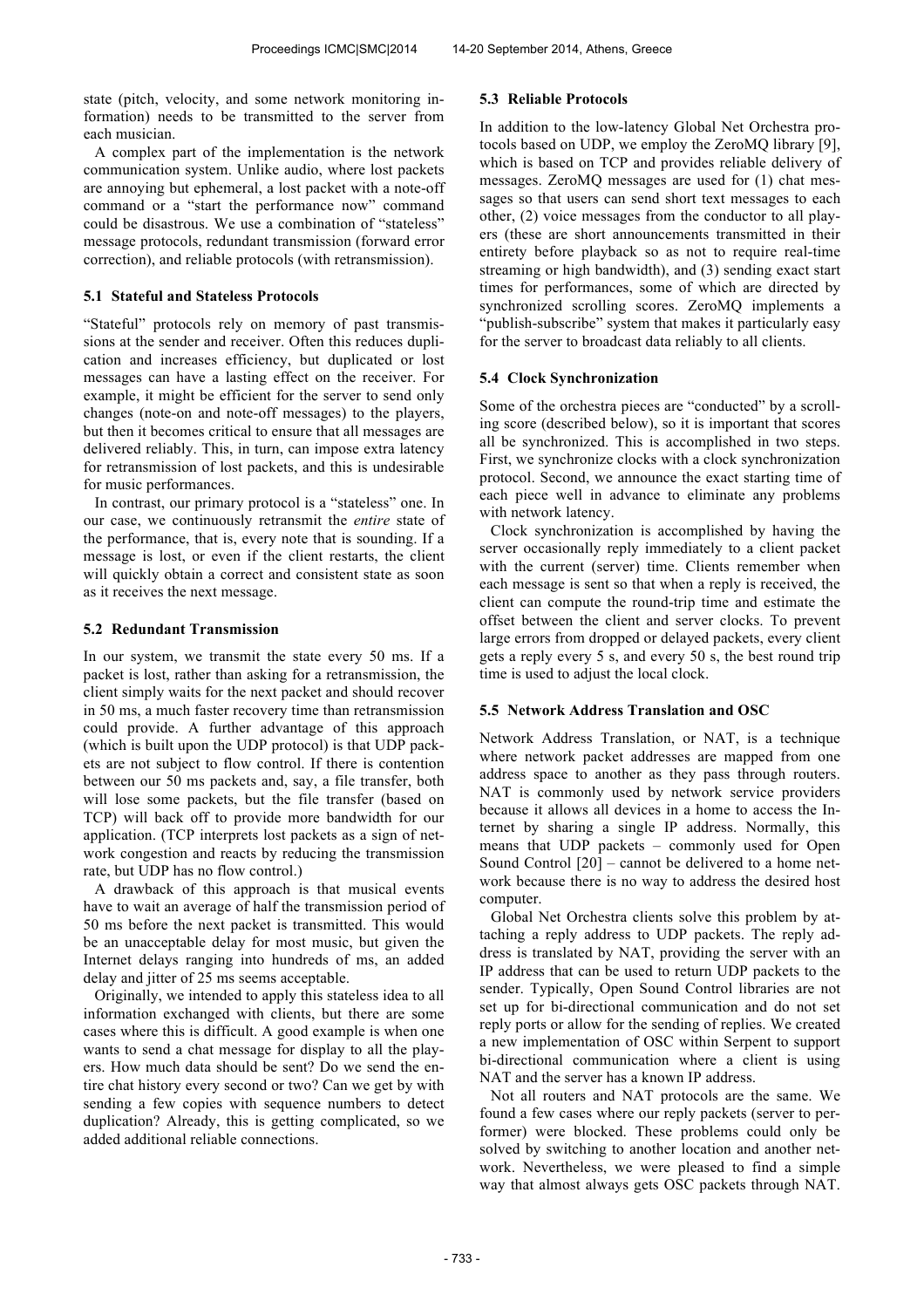Our implementation is freely available within the Serpent project at sourceforge.net/projects/serpent.

### **6. USER INTERFACE**

Performers in the Global Net Orchestra use an application written in Serpent [3], which runs on Mac OS X, Windows, and Linux operating systems. The application includes a synthesizer capable of playing 100 audio samples simultaneously when a large orchestra is playing. Each orchestra member creates and uploads samples to a website. Samples are merged and integrated with the application, which players can then download and use. The samples are compressed for downloads, but occupy almost 1 GB of memory at run time.

Figure 4 shows what performers see. At the top is a status display, a graphical keyboard the user can click on to test audio, and audio mix controls. Below is a scrolling "piano roll" display to conduct the orchestra. At the top of this window is an area for receiving and composing chat messages. The area below the chat interface is also used to display instructions and for other modes of interaction, including the directed improvisation using images from Figure 2. There is an option to use a MIDI controller for input, but the user can also simply type on the laptop keyboard. Of course there is also audio output, which consists of the performer's sounds, synthesized immediately, the other orchestra sounds, synthesized according to state messages from the server, and voice messages, delivered from the server.



**Figure 4.** Performer interface.

### **7. THE PERFORMANCE**

The Global Net Orchestra performed on March 1, 2014. The performance included a live audience at the Ammerman Center 14th Biennial Arts and Technology Symposium at Connecticut College and another audience at Carnegie Mellon University. Video from Carnegie Mellon was streamed over the Internet. There were 68 performers connected to our server, and their locations are plotted in Figure 5.<sup>1</sup> The concert was successful, with only one known case of someone being unable to connect or perform.



**Figure 5.** Locations of performers

The scrolling scores were very effective at keeping the group together. Of course, the scores tend to make performances more mechanical and eliminate the need to listen carefully, but on the other hand, it would be hard to keep a steady tempo or even stay together without some form of conducting. The orchestra played some slow renditions of the chorale from Bach's Cantata BWV 42, which begins "Grant us peace graciously…" and the traditional canon "Dona Nobis Pacem" (Grant Us Peace).

In addition the orchestra played an extended improvisation and a rhythmic piece using one-cycle delays. In both of these pieces, the inability to switch to drum sounds or to sounds with short onsets was a problem. Future versions of the software should give performers more control over articulation.

Throughout earlier rehearsals and the performance, the use of the talk-back feature was extremely valuable. This feature allows the author, serving as "semi-conductor," to record short announcements that are delivered and played through the audio output of every performer's computer. This helps to get everyone's attention much better than chat (text) messages, which can easily be missed. The talk-back messages are distributed via the server, so in principle anyone can send a voice message to the orchestra. However, this is not allowed because of the limited bandwidth.

One performer, blogging about her experience, wrote: …for one moment, we were performing together, as faceless to each other as we were to the audience. The Global Net Orchestra was about what we were doing together. It might not have been perfect or even pretty. But it felt like the beginning of something bigger.

-

 $1$  Once we generated the map, we were surprised to discover no performers in South America or Africa. Performers were recruited using mailing lists and personal email that should have reached every continent. We plan to recruit harder in these regions next time.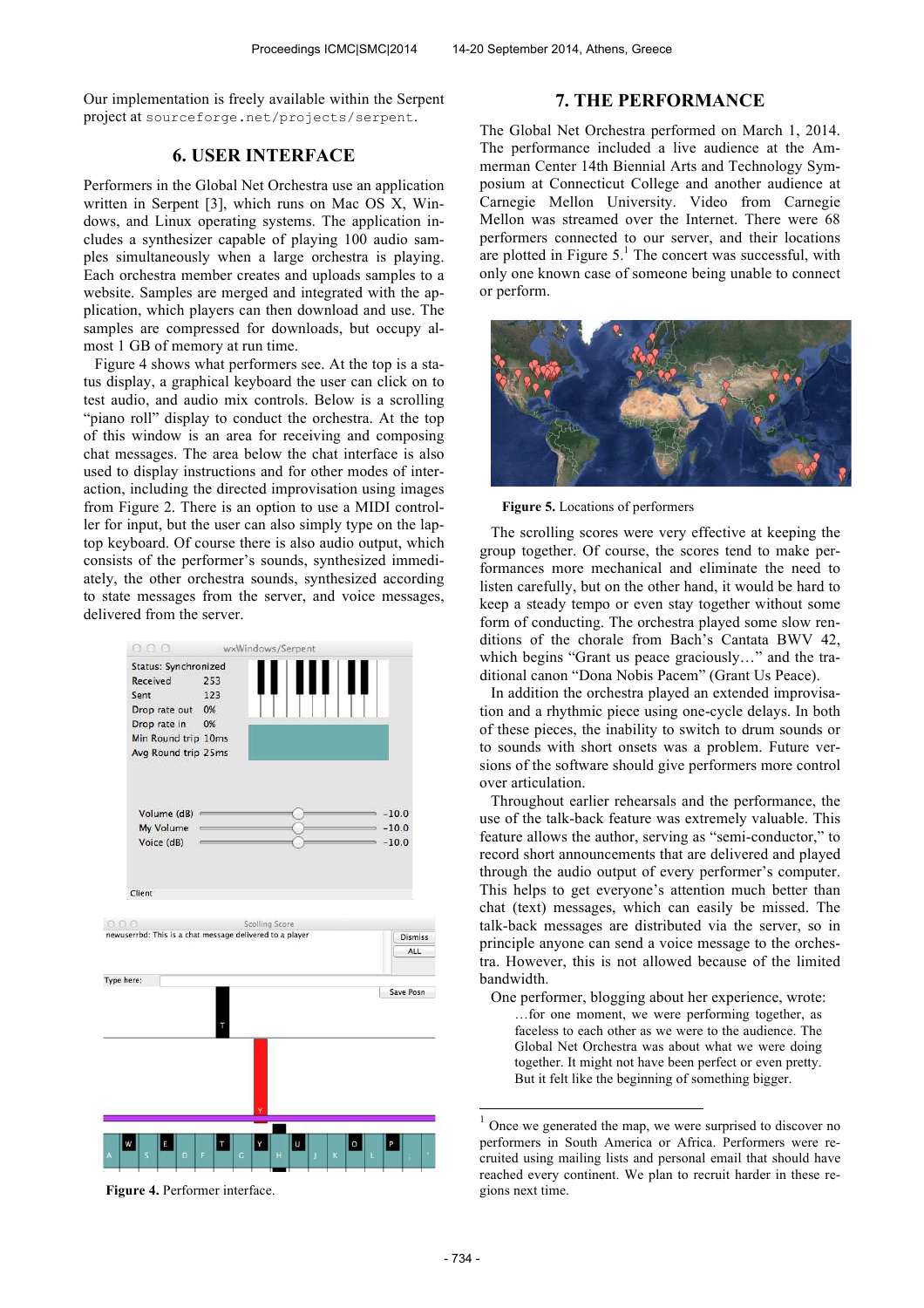#### **7.1 Network Performance**

Since we measure round-trip latency for clock synchronization, we log Global Net Orchestra network statistics every 10 seconds. After our March 1 performance we were able to obtain some statistics. The average roundtrip time was 101 ms, with a standard deviation of 116 ms. We measured the minimum round trip time for each connection, and the average of these times is 57 ms with a standard deviation of 76 ms. The difference from minimum to average indicates that the typical packet often encounters significant delays, presumably because of buffers in the network. The longest *minimum* round trip time was 1.3 s, indicating significant network delays for some performers. The average packet loss rate is 0.53% from performer to server, and 0.76% from server to performer. The most common loss rate is 0%, and the second most common is 100%, indicating a total connection loss. In any given 10 s monitoring period, the probability that a player would be disconnected was 0.32%. This is a small number, and most performers were not affected, but there were 12.5 total minutes of disconnected time. Fortunately, we were careful to automate the (re)connection process so that performers could recover from network losses rather quickly.

# **8. FUTURE WORK**

We anticipate future performances of the Global Net Orchestra. The orchestra could benefit from sound design, replacing the uncoordinated personal samples in current use and also adding a way to vary articulation. Long onsets are very appropriate for slow, synchronized pieces, but short percussive sounds are needed for the "drum circle" mode and some improvisation "languages." Scaling the orchestra to larger sizes is an interest; it should be easy to support 250 players with simple optimizations, and more if everyone has fast processors. Beyond that, it probably makes the most sense to synthesize audio at the server and stream compressed audio to each performer. We are also considering extending beyond the boundaries of the earth. It seems possible that humans could return the moon within 5 years. The speed-of-light delay is about 1.25 s, which is easily fast enough for the "drum circle" mode, improvisations, or time-advanced scores. Finally, we would like to see a global drum circle operating continuously with automated direction and the ability for people to connect at any time, day or night (or both).

# **9. CONCLUSIONS**

The Global Net Orchestra performed on March 1, 2014, with over 60 musicians performing live across the globe. While the performers have only limited control (typically keys on their laptop), limited sounds (a small set of samples with limited pitch range), and limited interactivity due to network latency and bandwidth issues, the orchestra offered a unique musical experience. Performers (and the audience too) felt a sense of connection to their musical partners around the world. Here, the speed-of-light delays may have actually enhanced the experience by suggesting just how much physical separation there is between players who nevertheless can perform and interact in real time as one ensemble. We hope the orchestra will contribute in some small way to a feeling of connection between people of all nations.

#### **Acknowledgments**

The authors would like to thank the organizers of the Ammerman Center 14th Biennial Arts and Technology Symposium at Connecticut College for their encouragement and for providing a special time and place for the premiere. This work would not be possible without the support of the School of Computer Science at Carnegie Mellon University. Thanks also to students at Carnegie Mellon and to Pauline Oliveros and her students at Rensselaer Polytechnic Institute who helped to test the system and put up with its initial shortcomings. This paper extends an earlier one with new findings, including our actual concert experience, network performance measurements, and details about scaling up the implementation to even more players.

### **10. REFERENCES**

- [1] Bryan-Kinns, N. "Daisyphone: The Design and Impact of a Novel Environment for Remote Group Music Improvisation." In *Proceedings of the 5th conference on Designing interactive systems: processes, practices, methods, and techniques* (DIS '04). New York: ACM, pp. 135-144.
- [2] Burk, P. "Jammin' on the Web A New Client/Server Architecture for Multi-User Musical Performances." In *Proceedings of the 2000 International Computer Music Conference.* Berlin, pp. 117-120, 2000.
- [3] Dannenberg, R. "A Language for Interactive Audio Applications." In *Proceedings of the 2002 International Computer Music Conference*. Göteborg, pp. 509-515, 2002.
- [4] Dannenberg, R. 2012. "Laptop Orchestra Communication Using Publish-Subscribe and Peer-To-Peer Strategies." In *Proceedings of the 1st Symposium on Laptop Ensembles and Orchestras* (Available online https://ccrma.stanford.edu/~ruviaro/texts/SLEO\_201 2\_Proceedings.pdf, accessed Feb. 2014), pp. 88-93.
- [5] Föllmer, G. "Electronic, Aesthetic, and Social Factors in Net Music. *Organized Sound* 10(3), pp. 185- 191, 2005.
- [6] Goto, M. and R. Neyama. "Open RemoteGIG: An Open-to-the-Public Distributed Session System Overcoming Network Latency," *IPSJ (Information Processing Society of Japan) Journal*, Vol. 43, No.2, pp.299-309 (in Japanese), 2002.
- [7] Gresham-Lancaster, S. "The Aesthetics and History of the Hub: The Effects of Changing Technology on Network Music," *Leonardo Music Journal* 8, pp. 39- 44, 1998.
- [8] Gurevich, M. "JamSpace: Designing a Collaborative Networked Music Space for Novices." In *Proceedings of the 2006 International Conference on New*